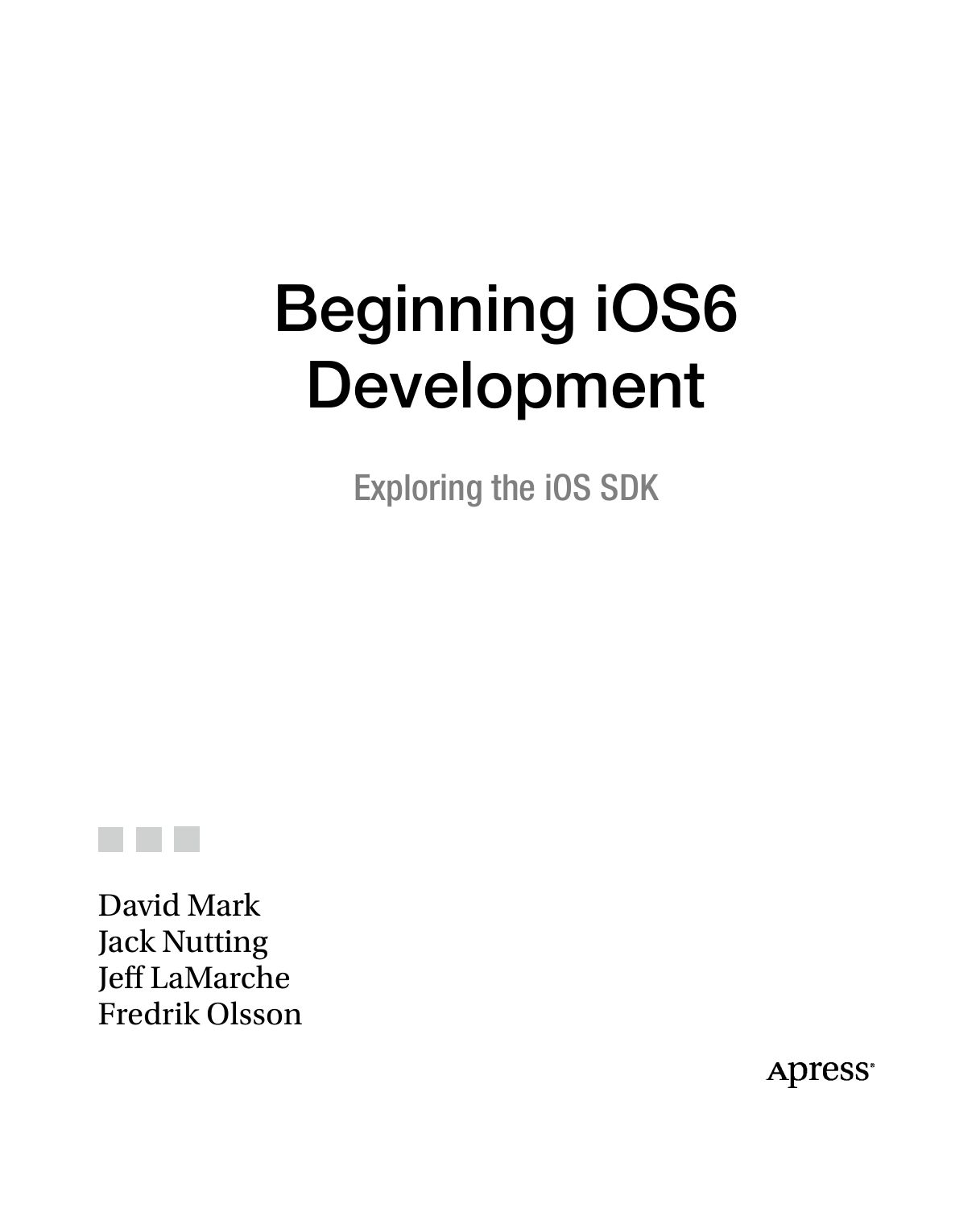**Beginning in the internal of the internal conducts**<br>Copyright © 2013 by David Mark, Jack Nutting, Jeff LaMarche, Fredrik Olsson

This work is subject to copyright. All rights are reserved by the Publisher, whether the whole or part of the material is concerned, specifically the rights of translation, reprinting, reuse of illustrations, recitation, broadcasting, reproduction on microfilms or in any other physical way, and transmission or information storage and retrieval, electronic adaptation, computer software, or by similar or dissimilar methodology now known or hereafter developed. Exempted from this legal reservation are brief excerpts in connection with reviews or scholarly analysis or material supplied specifically for the purpose of being entered and executed on a computer system, for exclusive use by the purchaser of the work. Duplication of this publication or parts thereof is permitted only under the provisions of the Copyright Law of the Publisher's location, in its current version, and permission for use must always be obtained from Springer. Permissions for use may be obtained through RightsLink at the Copyright Clearance Center. Violations are liable to prosecution under the respective Copyright Law.

ISBN 978-1-4302-4512-4

ISBN 978-1-4302-4513-1 (eBook)

Trademarked names, logos, and images may appear in this book. Rather than use a trademark symbol with every occurrence of a trademarked name, logo, or image we use the names, logos, and images only in an editorial fashion and to the benefit of the trademark owner, with no intention of infringement of the trademark.

The use in this publication of trade names, trademarks, service marks, and similar terms, even if they are not identified as such, is not to be taken as an expression of opinion as to whether or not they are subject to proprietary rights.

While the advice and information in this book are believed to be true and accurate at the date of publication, neither the authors nor the editors nor the publisher can accept any legal responsibility for any errors or omissions that may be made. The publisher makes no warranty, express or implied, with respect to the material contained herein.

President and Publisher: Paul Manning Lead Editor: Tom Welsh Technical Reviewer: Nick Waynik, Mark Dalrymple Editorial Board: Steve Anglin, Mark Beckner, Ewan Buckingham, Gary Cornell, Louise Corrigan, Morgan Ertel, Jonathan Gennick, Jonathan Hassell, Robert Hutchinson, Michelle Lowman, James Markham, Matthew Moodie, Jeff Olson, Jeffrey Pepper, Douglas Pundick, Ben Renow-Clarke, Dominic Shakeshaft, Gwenan Spearing, Matt Wade, Tom Welsh Coordinating Editor: Katie Sullivan Copy Editor: Michael Durnin Compositor: Bytheway Indexer: SPi Global Artist: SPi Global Cover Designer: Anna Ishchenko

Distributed to the book trade worldwide by Springer Science+Business Media New York, 233 Spring Street, 6th Floor, New York, NY 10013. Phone 1-800-SPRINGER, fax (201) 348-4505, e-mail orders-ny@springer-sbm.com, or visit www.springeronline.com. Apress Media, LLC is a California LLC and the sole member (owner) is Springer Science + Business Media Finance Inc (SSBM Finance Inc). SSBM Finance Inc is a Delaware corporation.

For information on translations, please e-mail rights@apress.com, or visit www.apress.com.

Apress and friends of ED books may be purchased in bulk for academic, corporate, or promotional use. eBook versions and licenses are also available for most titles. For more information, reference our Special Bulk Sales–eBook Licensing web page at www.apress.com/bulk-sales.

Any source code or other supplementary materials referenced by the author in this text is available to readers at www.apress.com. For detailed information about how to locate your book's source code, go to www.apress.com/source-code/.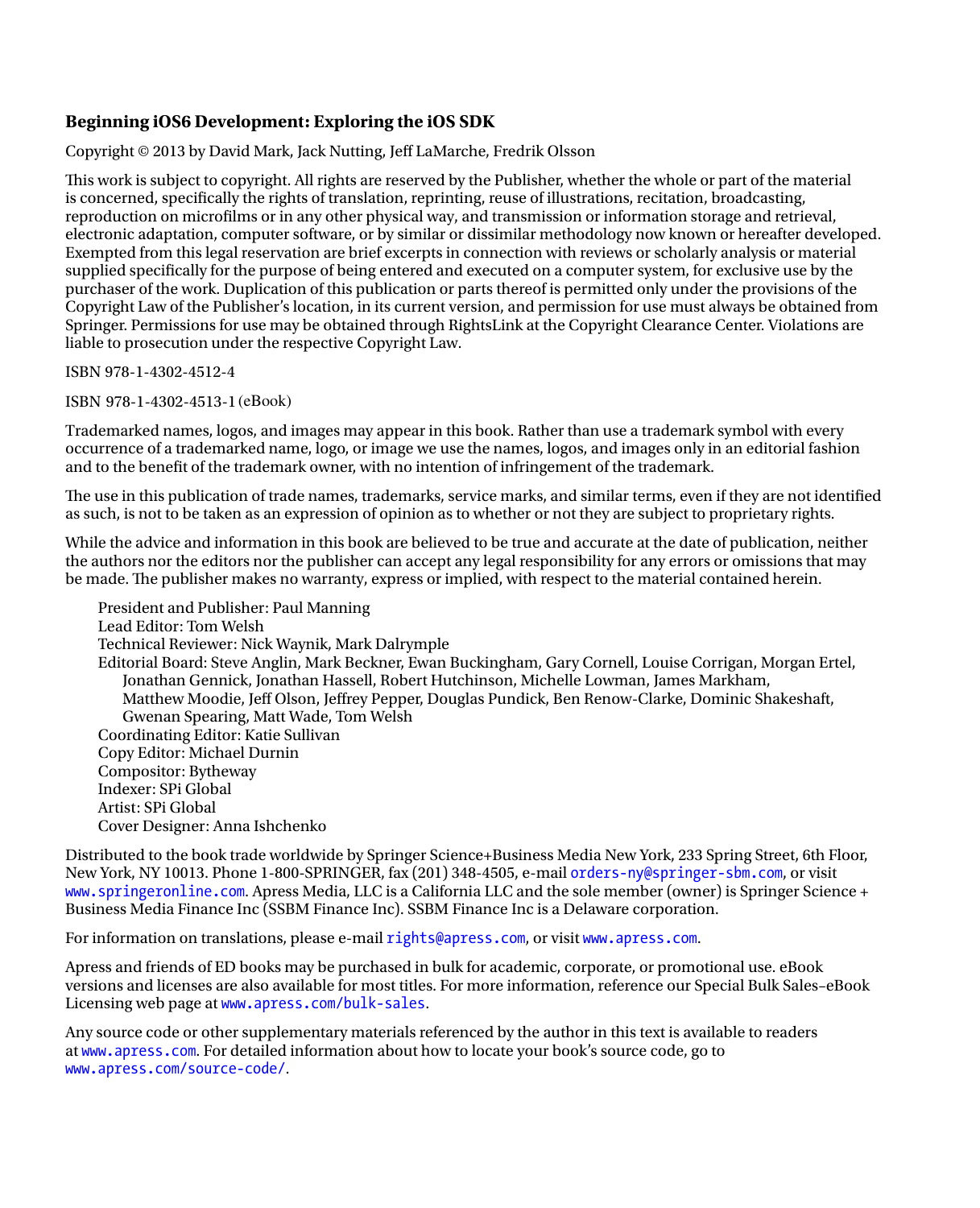*This book is dedicated to the memory of Steve Jobs. We continue to be inspired by his spirit and his vision.*

*—David Mark and Jack Nutting*

*Dedicated to my mom and dad who bought my first computer. —Fredrik Olsson*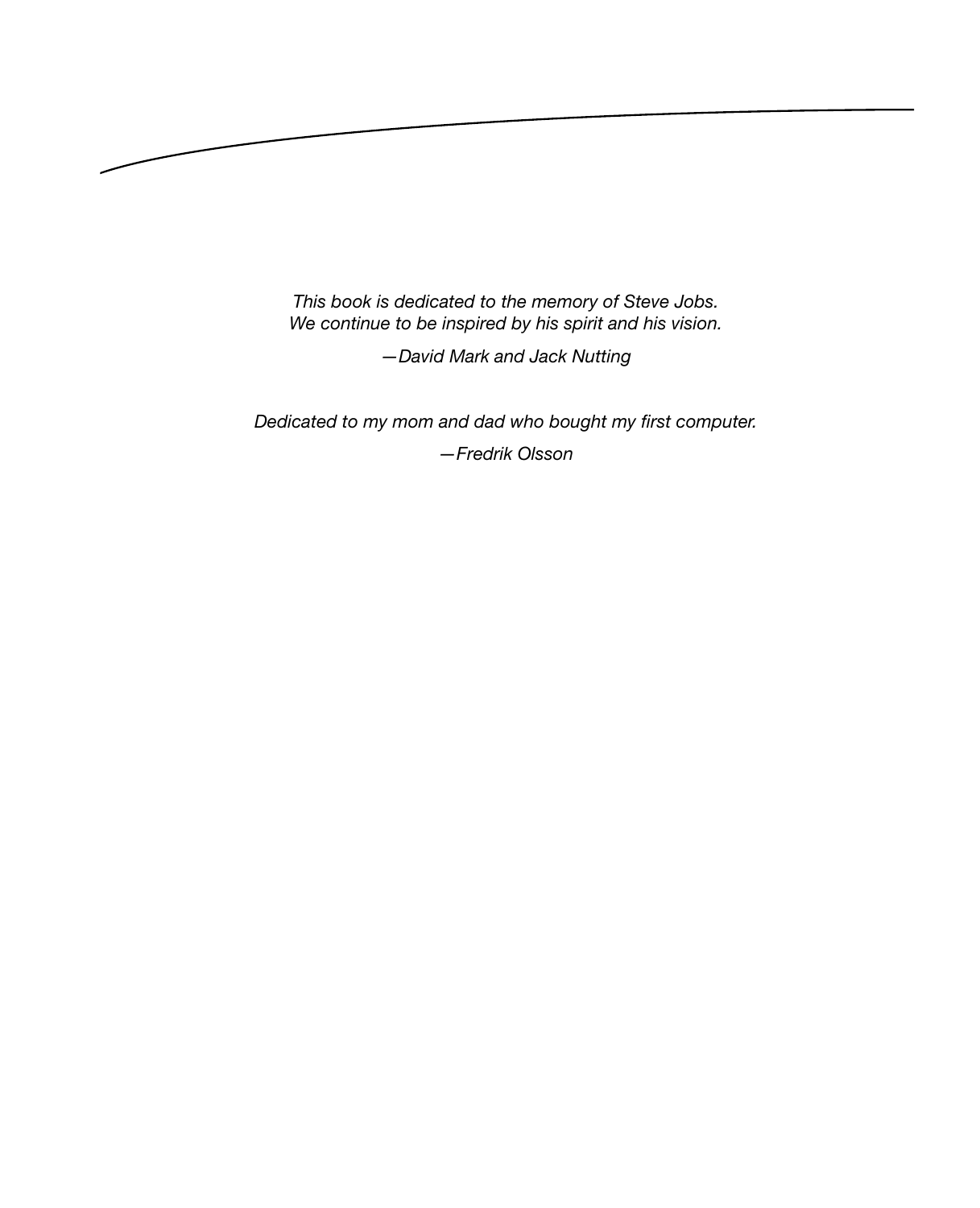### **Contents at a Glance**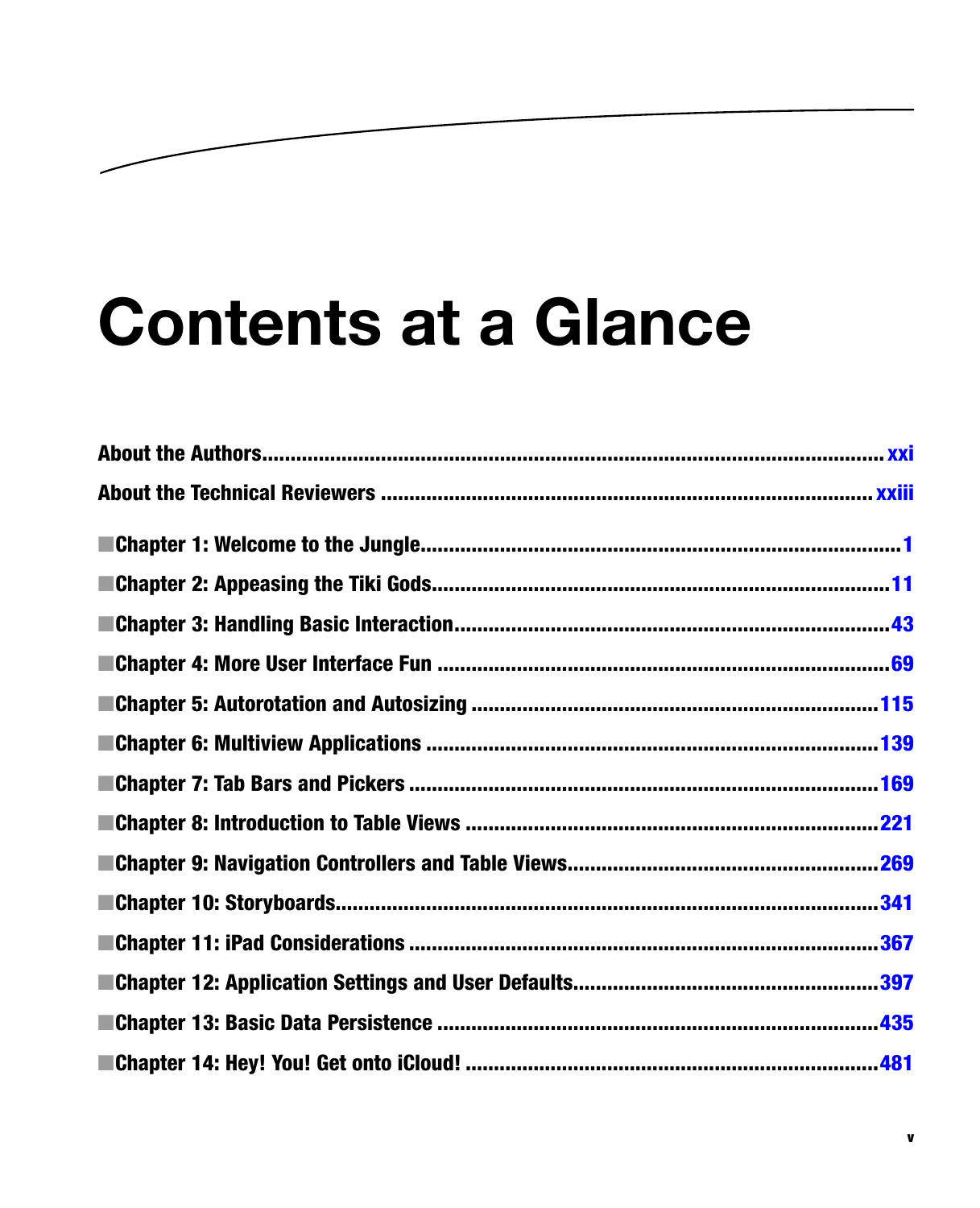| ■ Chapter 15: Grand Central Dispatch, Background Processing, and You 511     |
|------------------------------------------------------------------------------|
|                                                                              |
|                                                                              |
| ■ Chapter 18: Where Am 1? Finding Your Way with Core Location and Map Kit619 |
|                                                                              |
|                                                                              |
|                                                                              |
|                                                                              |
|                                                                              |
|                                                                              |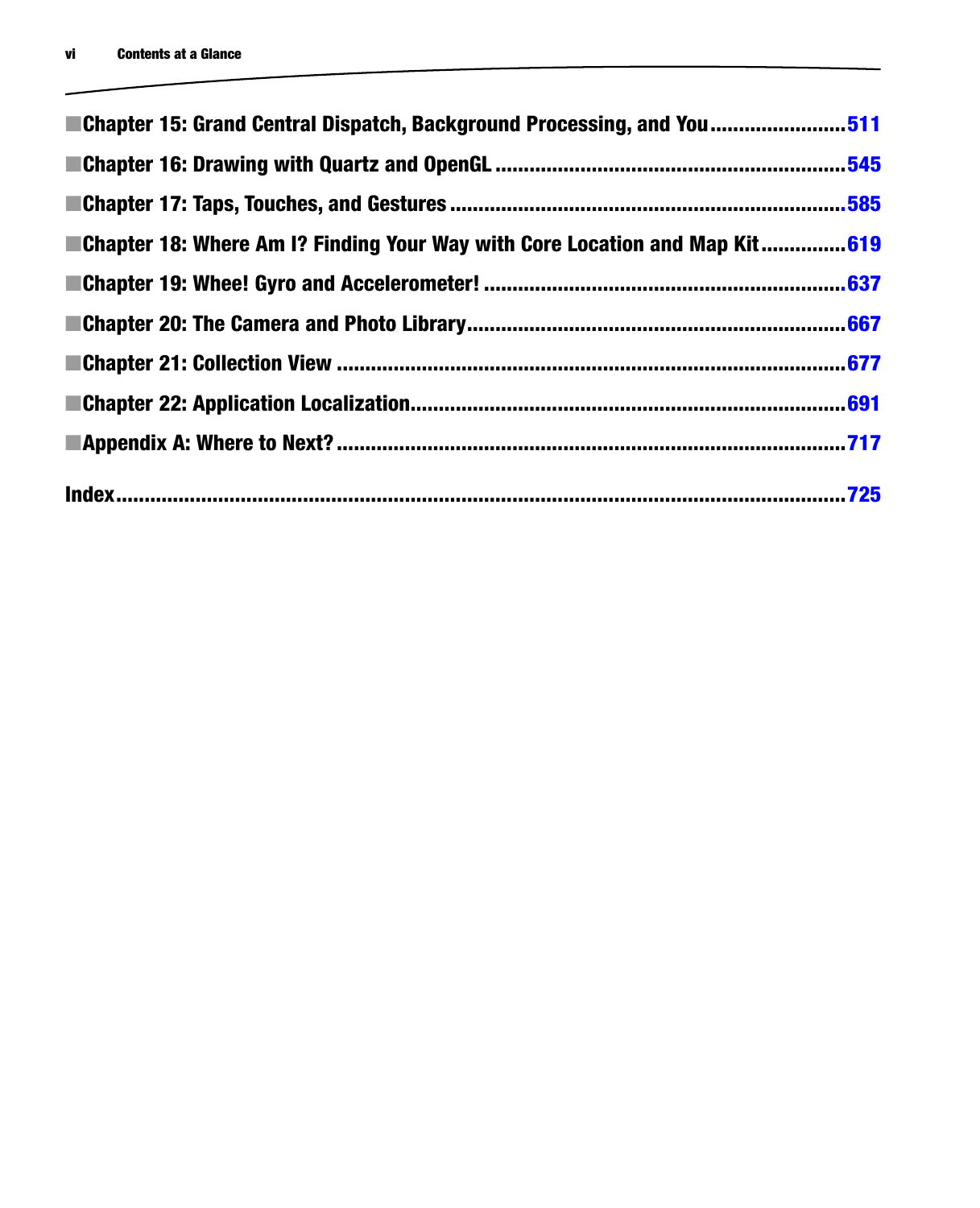### **Contents**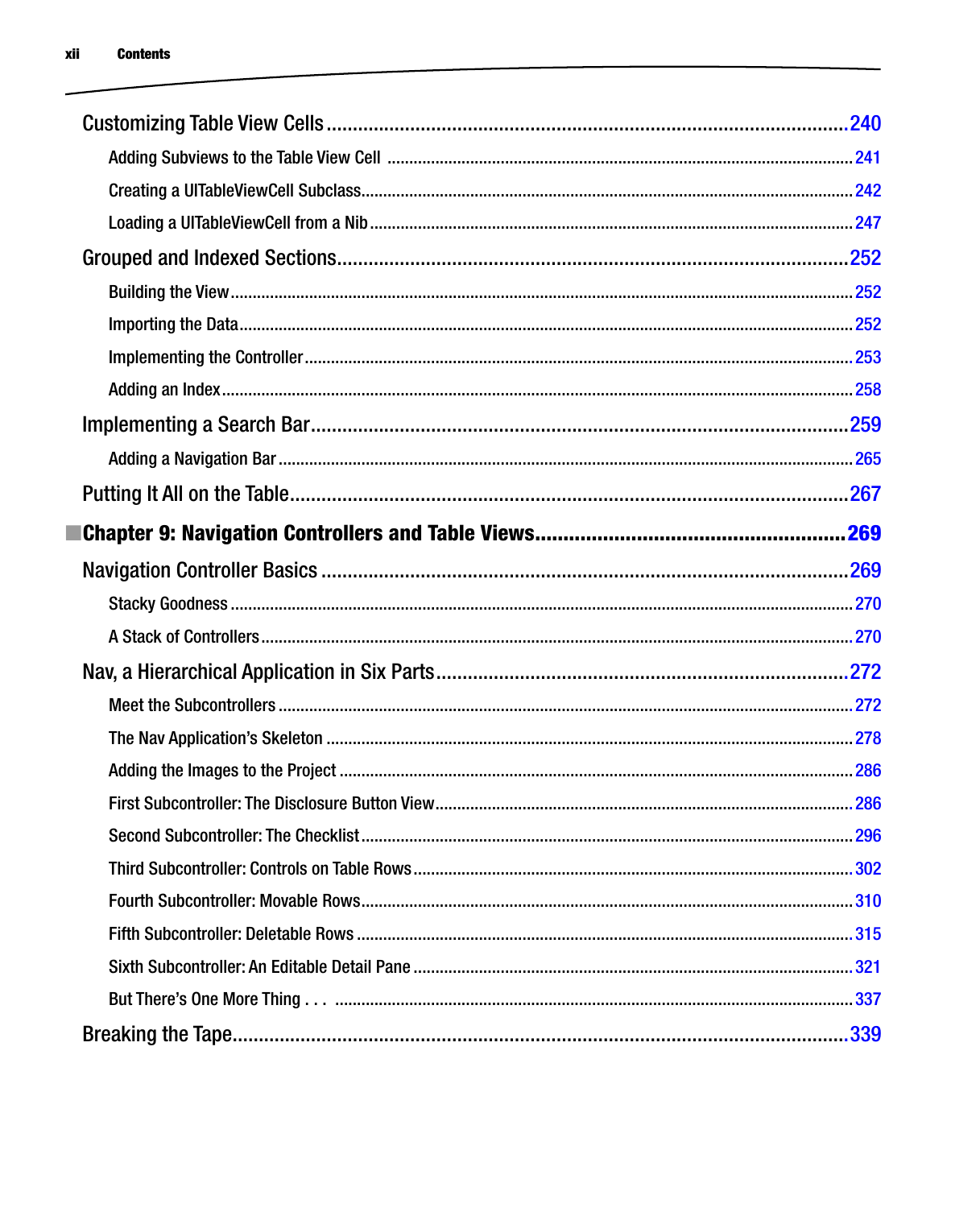| .389 |
|------|
| 395  |
|      |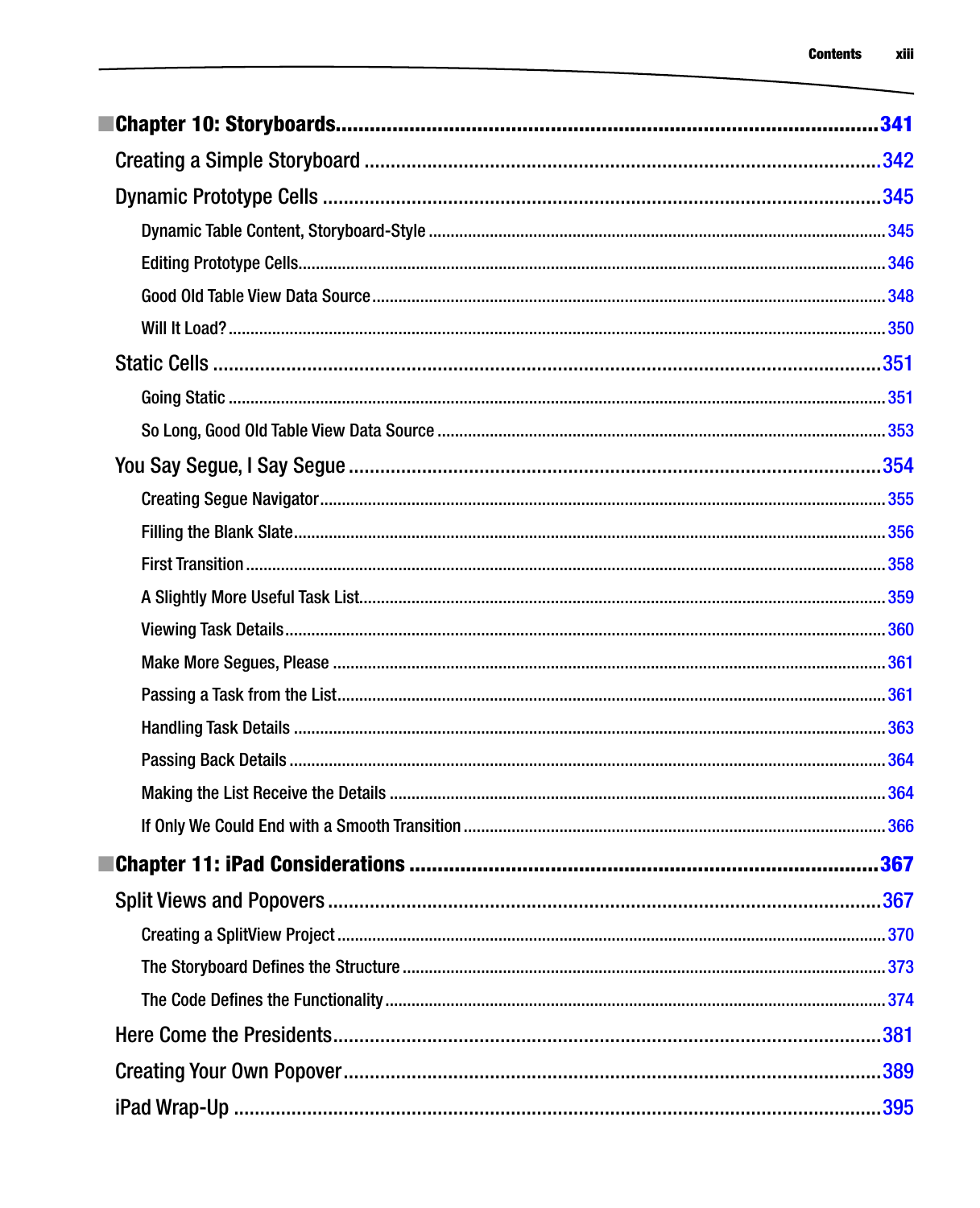| Chapter 13: Basic Data Persistence ……………………………………………………………………435 |  |
|------------------------------------------------------------------|--|
|                                                                  |  |
|                                                                  |  |
|                                                                  |  |
|                                                                  |  |
|                                                                  |  |
|                                                                  |  |
|                                                                  |  |
|                                                                  |  |
|                                                                  |  |
|                                                                  |  |
|                                                                  |  |
|                                                                  |  |
|                                                                  |  |
|                                                                  |  |
|                                                                  |  |
|                                                                  |  |
|                                                                  |  |
|                                                                  |  |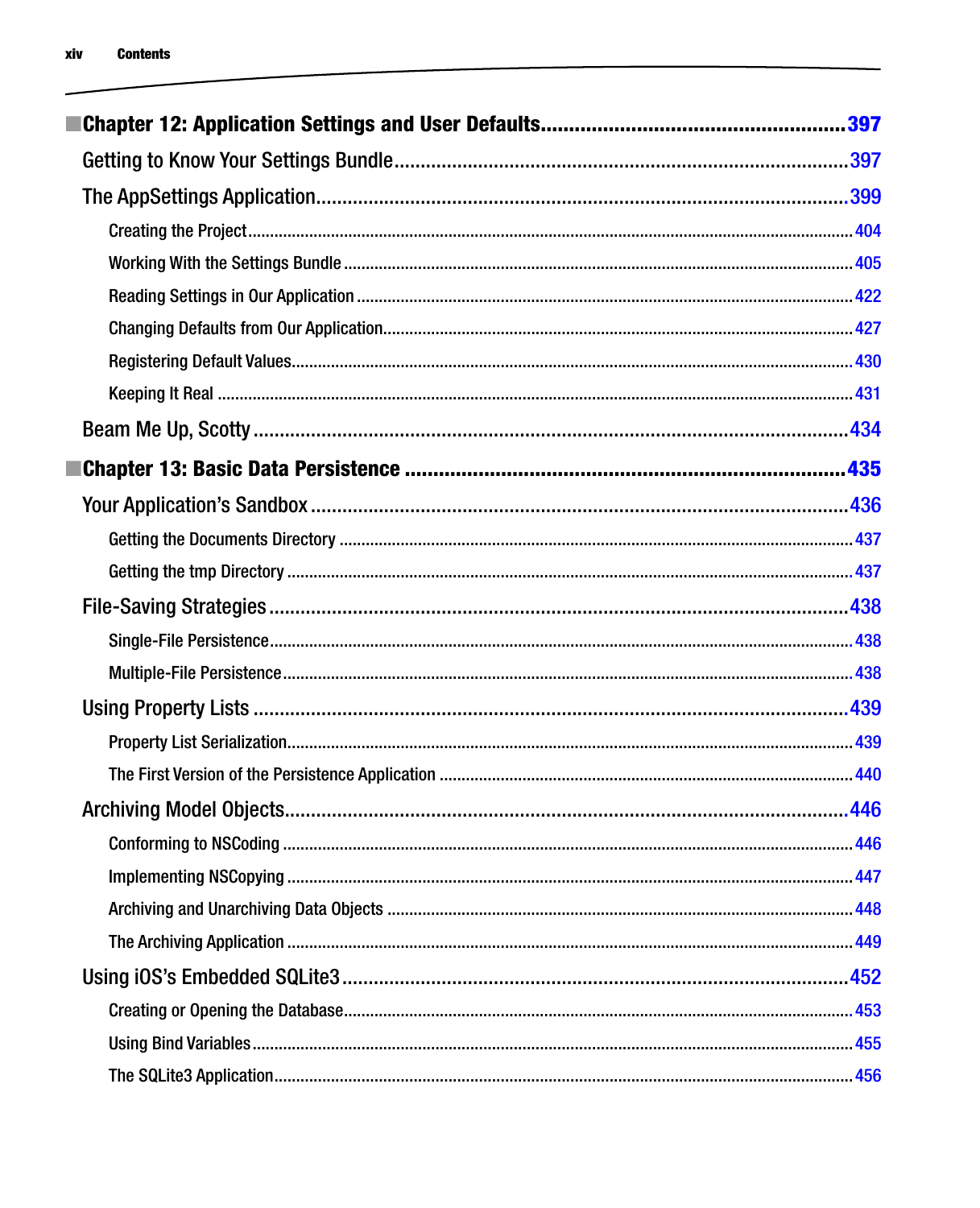| Chapter 15: Grand Central Dispatch, Background Processing, and You511 |  |
|-----------------------------------------------------------------------|--|
|                                                                       |  |
|                                                                       |  |
|                                                                       |  |
|                                                                       |  |
|                                                                       |  |
|                                                                       |  |
|                                                                       |  |
|                                                                       |  |
|                                                                       |  |
|                                                                       |  |
|                                                                       |  |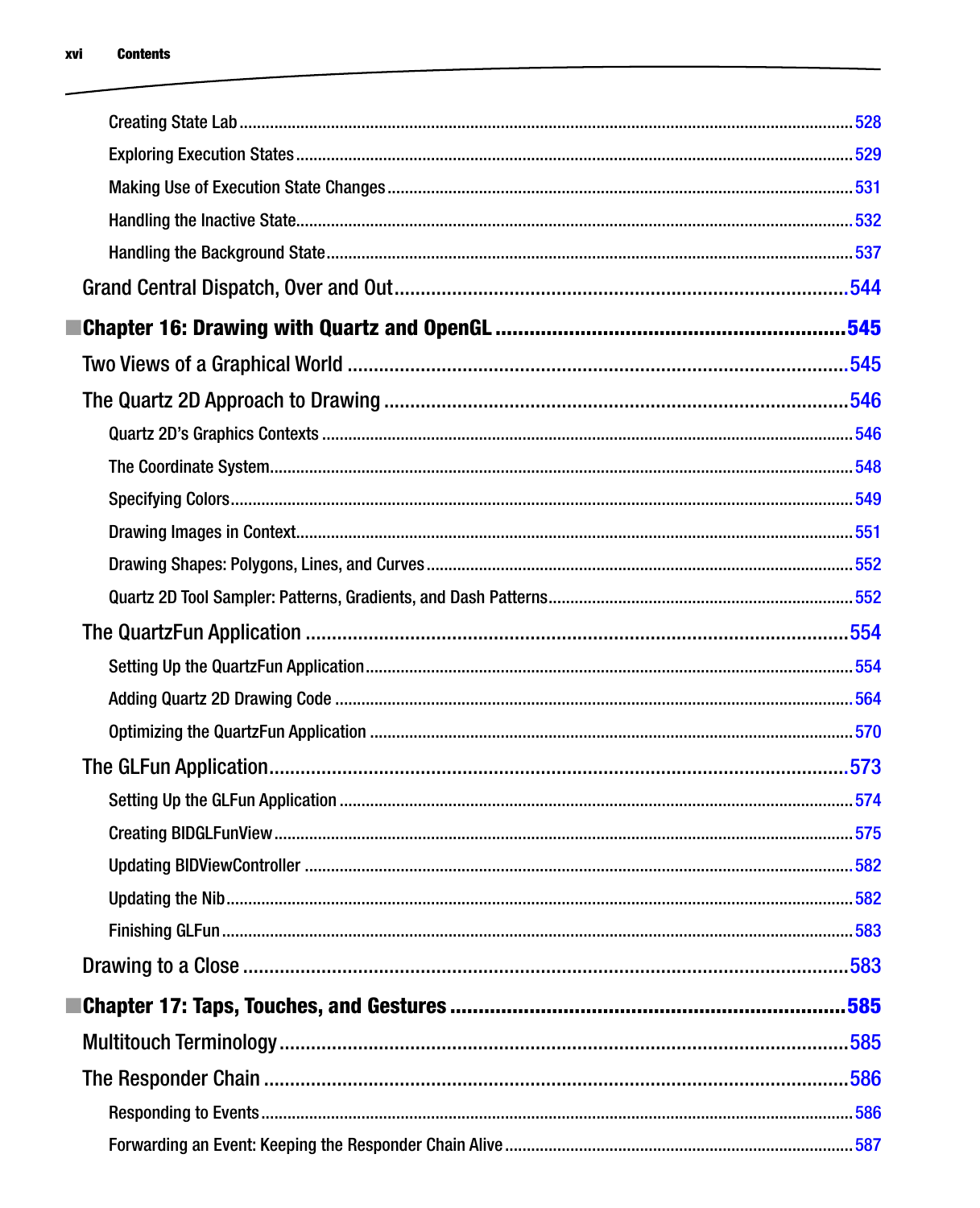| Chapter 18: Where Am I? Finding Your Way with Core Location and Map Kit619 |  |
|----------------------------------------------------------------------------|--|
|                                                                            |  |
|                                                                            |  |
|                                                                            |  |
|                                                                            |  |
|                                                                            |  |
|                                                                            |  |
|                                                                            |  |
|                                                                            |  |
|                                                                            |  |
|                                                                            |  |
|                                                                            |  |
|                                                                            |  |
|                                                                            |  |
|                                                                            |  |
|                                                                            |  |
|                                                                            |  |
|                                                                            |  |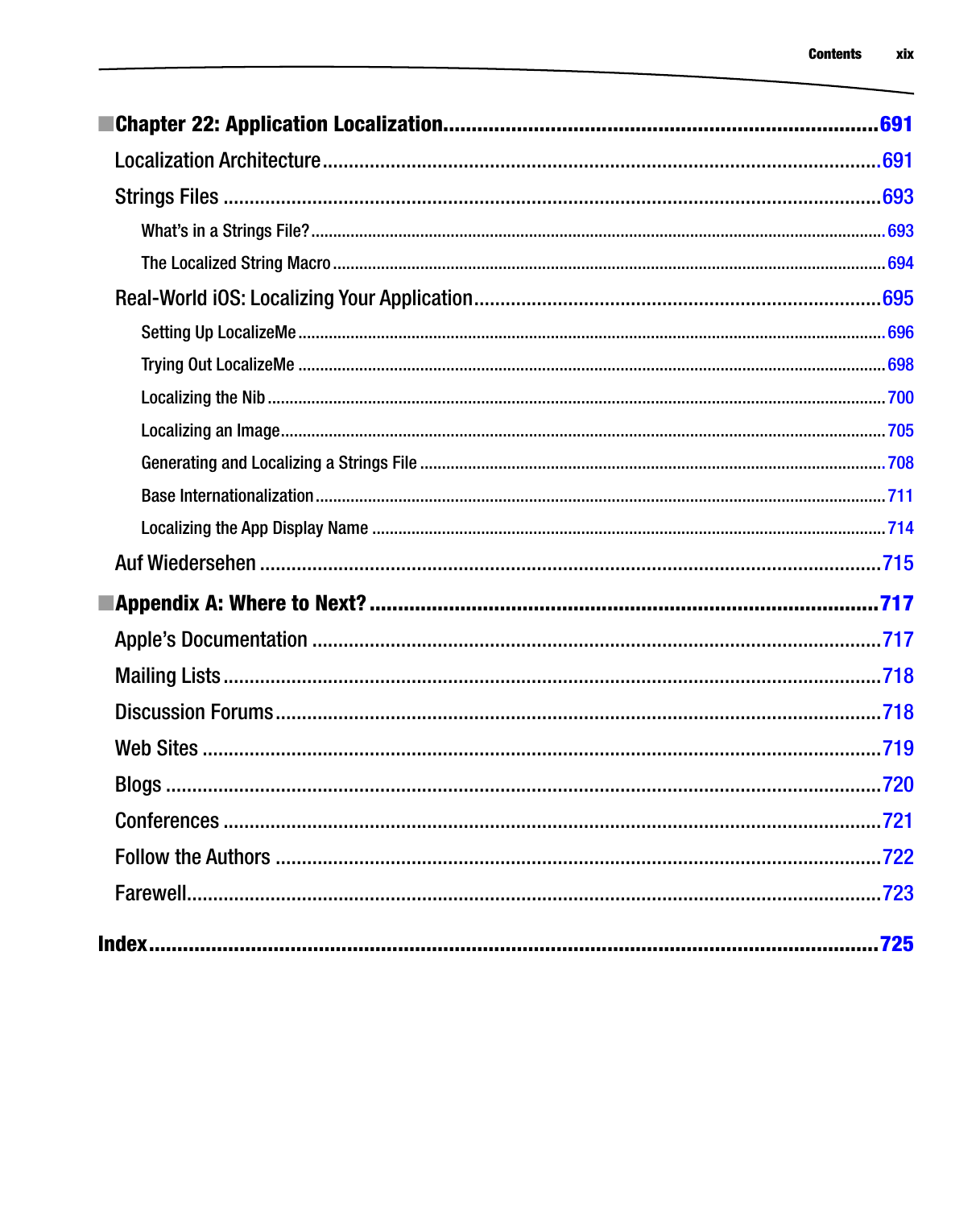### **About the Authors**



**Dave Mark** is a longtime Mac developer and author who has written a number of books on Mac and iOS development, including *Beginning iPhone 4 Development* (Apress, 2011), *More iPhone 3 Development* (Apress, 2010), *Learn C on the Mac* (Apress, 2008), *Ultimate Mac Programming* (Wiley, 1995), and the *Macintosh Programming Primer* series (Addison-Wesley, 1992). Dave was one of the founders of MartianCraft, an iOS and Android development house. Dave loves the water and spends as much time as possible on it, in it, or near it. He lives with his wife and three children in Virginia.





**Jack Nutting** has been using Cocoa since the olden days, long before it was even called Cocoa. He has used Cocoa and its predecessors to develop software for a wide range of industries and applications, including gaming, graphic design, online digital distribution, telecommunications, finance, publishing, and travel. When he is not working on Mac or iOS projects, he is developing web applications with Ruby on Rails. Jack is a passionate proponent of Objective-C and the Cocoa frameworks. At the drop of a hat, he will speak at length on the virtues of dynamic dispatch and runtime class manipulations to anyone who will listen (and even to some who won't). Jack has written several books on iOS and Mac development, including *Beginning iPhone 4 Development* (Apress, 2011), *Learn Cocoa on the Mac* (Apress, 2010), and *Beginning iPad Development for iPhone Developers* (Apress, 2010). He blogs from time to time at www.nuthole.com.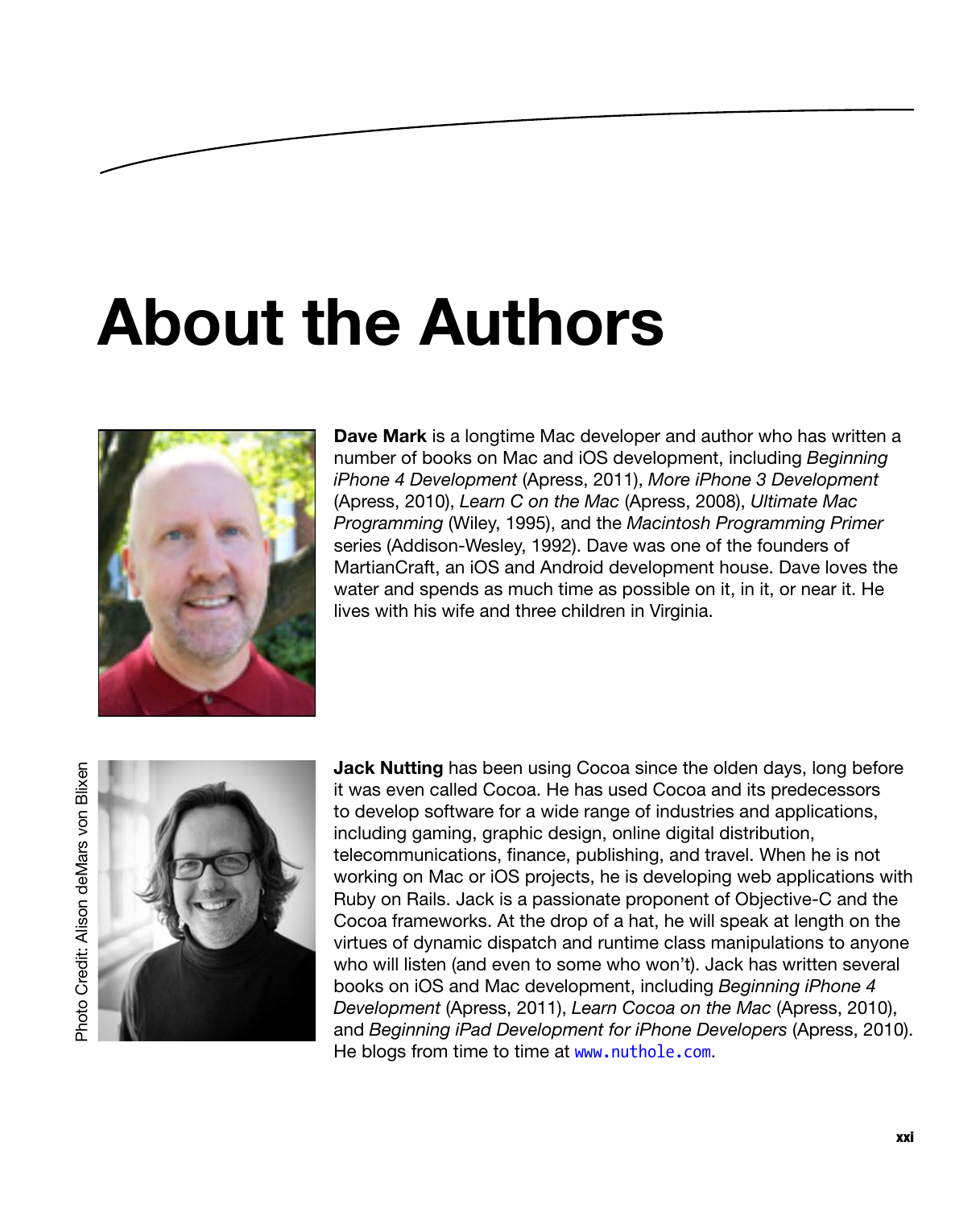

**Jeff LaMarche** is a Mac and iOS developer with more than twenty years of programming experience. Jeff has written a number of iOS and Mac development books, including *Beginning iPhone 4 Development* (Apress, 2011), *More iPhone 3 Development* (Apress, 2010), and Jeff is a principal at MartianCraft, an iOS and Android development house. He has written about Cocoa and Objective-C for *MacTech* magazine, as well as articles for Apple's developer web site. Jeff also writes about iOS development for his widely read blog at www.iphonedevelopment.blogspot.com.



**Fredrik Olsson** has been using Cocoa since Mac OS X 10.1 and for iPhone since the unofficial toolchain. He has had a long and varied career, ranging from real-time assembly to enterprise Java. He is passionate about Objective-C for its elegance, Cocoa frameworks for its clarity, and both for creating a greater whole than their parts. When away from a keyboard Fredrik has spoken at conferences and led developer training.